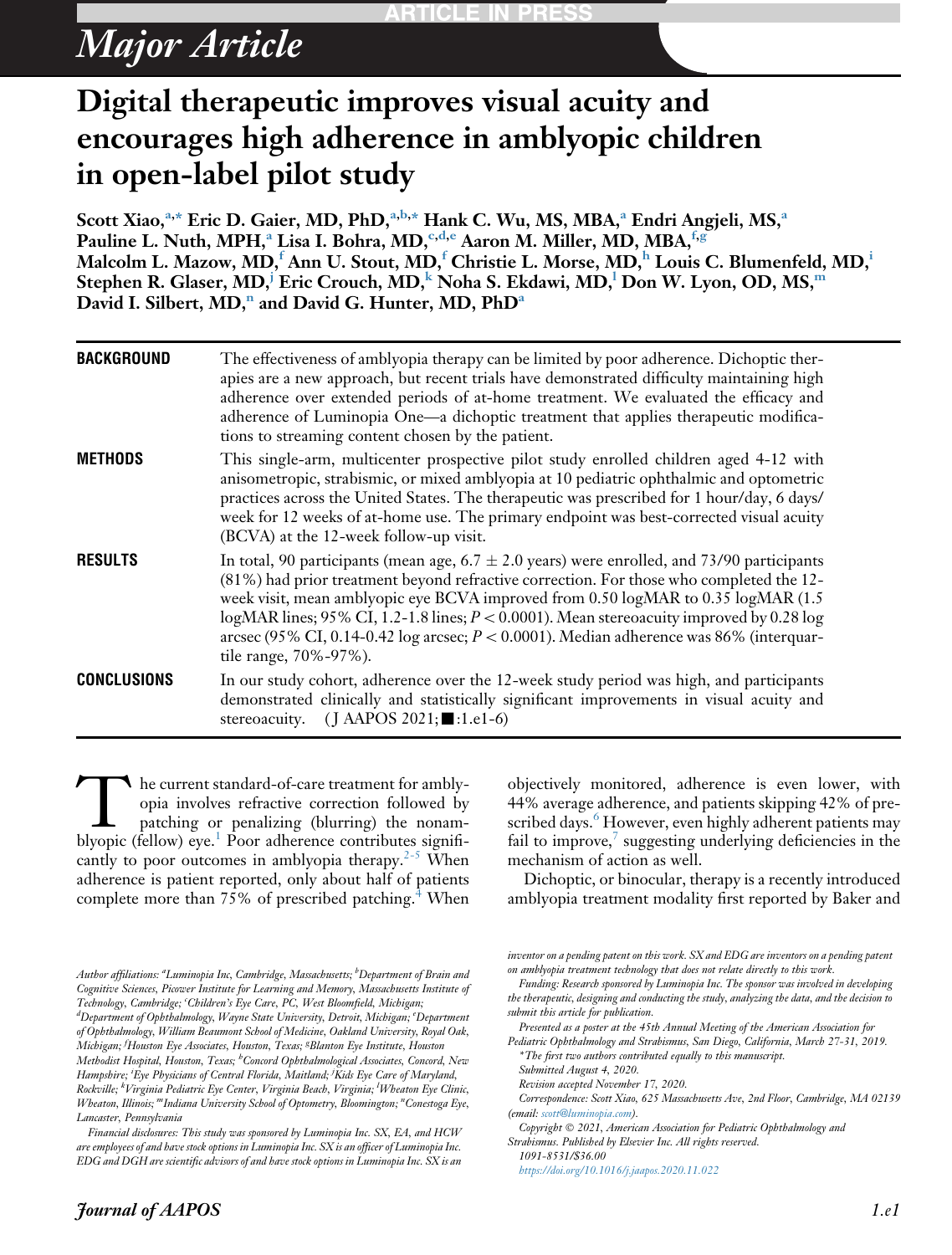colleagues.[8](#page-5-5) The approach is predicated on addressing suppression through binocular modifications to visual inputs rather than monocular occlusion and was pioneered by the Hess<sup>[9](#page-5-6)[,10](#page-5-7)</sup> and Birch labs.<sup>[11,](#page-5-8)[12](#page-5-9)</sup> Selective reduction of luminance or contrast of images presented to the fellow eye reduces interocular suppression and promotes binocularity. Dichoptic therapies have shown promise in pilot studies as an alternative to patching when delivered as a video game $13,14$  $13,14$  or using video content, first reported by Li and colleagues.<sup>[15-17](#page-5-12)</sup> However, two large, randomized, controlled trials—Amblyopia Treatment Study (ATS) 18 and ATS 20—failed to demonstrate efficacy, $18,19$  $18,19$  partly because of low adherence. We hypothesized that a dichoptic therapy with consistently high adherence over an extended treatment period in an at-home setting would improve outcomes.

To test this hypothesis, we conducted a pilot study of a digital therapeutic for amblyopia. The device applies therapeutic modifications to streaming content and allows patients to choose from popular television shows and movies to watch as treatment. The study was conducted in two phases to obtain feedback on the therapeutic and to evaluate initial efficacy and adherence.

# Materials and Methods

We conducted a multicenter, single-arm, two-phase pilot study at 10 academic and community-based clinical sites in the United States (<https://clinicaltrials.gov/ct2/show/NCT02782117>). Nine sites were pediatric ophthalmic practices, and 1 was an optometric practice. The study was approved by the Alpha Institutional Review Board for all sites and carried out in accordance with the principles of the Declaration of Helsinki and the US Health Insurance Portability and Accountability Act of 1996.

A parent or guardian (referred to subsequently as "parent") of each participant gave written informed consent prior to all study-related procedures, and participants aged 7 or older provided written assent as well. The key inclusion criteria for the study were established prospectively as follows: (1) age 4 to  $\lt 8$  years (phase 1) or age 4 to  $<$  13 years (phase 2); (2) monocular amblyopia associated with anisometropia, strabismus, or both; (3) amblyopic eye best-corrected visual acuity (BCVA) 20/40-20/200 inclusive (0.3-1.0 logMAR); (4) fellow eye BCVA 20/25 or better (phase 1) or 20/32 or better (phase 2); (5) interocular BCVA difference  $\geq$ 3 lines ( $\geq$ 0.3 logMAR); (6) visual acuity stability in current refractive correction (phase 2) defined as either at least 16 weeks in current correction or  $\leq 0.1$  logMAR change in amblyopic eye BCVA between two measurements at least 4 weeks apart; and (7) heterotropia of  $\leq 5^{\Delta}$  at distance with correction ( $\lt 10^{\Delta}$ , phase 1).

Data from both phases were pooled and reported here. Data from phase 1 participants who completed the 12-week visit have previously been published, $^{20}$  $^{20}$  $^{20}$  along with further information on the design and engineering considerations behind the therapeutic.

#### Treatment

All participants were prescribed the therapeutic for 1 hour/day to be used over their prescribed refractive correction (if applicable) for 12 weeks. Participants were not permitted to change refractive correction until exiting the study. Participants were instructed to use the therapeutic 7 days/week in phase 1 and 6 days/week in phase 2.

The therapeutic included a smartphone containing the treatment software application and a virtual reality (VR) headset, which allowed images to be presented dichoptically at optical infinity without adjustment in stimulus position. Phase 1 used a custom-designed VR headset, $20$  and phase 2 used commercially available headsets (Gear VR [Samsung, Seoul, South Korea] and VR One Plus [Zeiss, Oberkochen, Germany]). The smartphone operating system was modified to make it impossible for participants to access other aspects of the smartphone's functionality. Participants used the therapeutic at home and had access to 758 hours of streaming content licensed from PBS Kids, Dreamworks, Sesame Street, Nelvana, and Nickelodeon. Available content was filtered based on parental guidelines such that participants were only able to select age-appropriate videos.

Therapeutic modifications were applied in real-time to selected video content. The modifications are based on those described by Li and colleagues<sup>[15](#page-5-12)</sup> and Birch and colleagues<sup>[21](#page-5-16)</sup> and consisted of two components: (1) the total contrast of images presented to the fellow eye was reduced to 15% of that presented to the amblyopic eye, and (2) complementary dichoptic masks were superimposed on the images presented such that binocular viewing was required to fully appreciate the video content ([Figure 1](#page-2-0)). The therapeutic we evaluated is distinguished from previously reported approaches in two ways: the fellow eye contrast remained constant instead of incrementing during treatment, and the dichoptic masks were specifically designed to keep the center of the amblyopic eye view clear. The therapeutic automatically recorded adherence based on the amount of time spent watching videos. Participants were allowed to exceed the prescribed duration of treatment. Parents were given access to an online patient portal where they could review their child's daily usage ([Figure 1](#page-2-0)E) and curate content for their child.

#### Study Visits and Procedures

Participants returned for follow-up visits 2, 4, 8, and 12 weeks after the baseline visit. At each visit, BCVA was measured in each eye using an electronic visual acuity system with preprogrammed testing protocols: participants 4-6 years of age were assessed using the ATS-HOTV protocol<sup>21</sup>; participants 7-12 years of age, using the e-ETDRS protocol.<sup>[22](#page-5-17)</sup> The primary endpoint was amblyopic eye BCVA after 12 weeks of treatment. At each visit, ocular alignment was measured in current correction using the simultaneous prism and cover test at distance, and stereoacuity was measured in current correction using the Randot Fly and Preschool tests at near.

Participant satisfaction with the therapeutic was assessed at 2 weeks using a net promoter score (NPS), a common tool to gauge customer satisfaction.<sup>[23](#page-5-18)</sup> Parents were asked how likely they would be to recommend the therapeutic to someone else with "lazy eye" and asked to respond on a scale of 0-10, with 0 being not likely at all and 10 being very likely.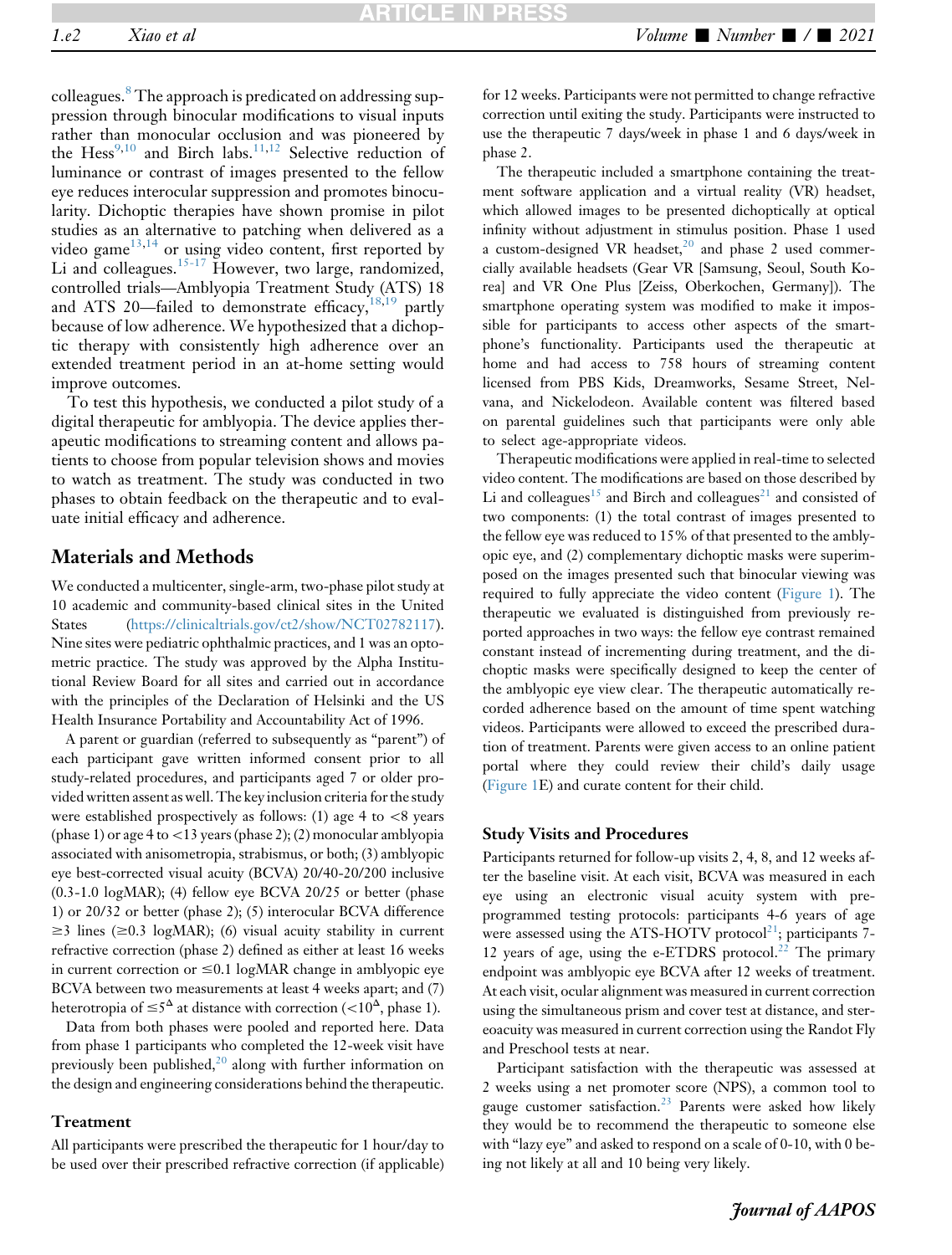<span id="page-2-0"></span>

FIG 1. Example video frame with therapeutic modifications applied.

Safety of the therapeutic was assessed by monitoring for new diplopia, new or worsening heterotropia, worsening visual acuity of either eye, adverse symptoms from the device (eg, headaches, nausea, eye strain, and general discomfort), or unanticipated adverse events. Worsening heterotropia was defined as an increase of  $\geq 10^{\Delta}$  from baseline. Worsening visual acuity was defined as a loss of  $\geq$  lines ( $\geq$  0.2 logMAR) from baseline in either eye.

#### **Statistics**

For all analyses, the intent-to-treat population was used, which included all participants enrolled in the study, without imputation of missing data. Of the 90 participants enrolled, the 74 who completed the primary endpoint visit were included. Descriptive statistics (mean, standard deviation) and confidence intervals were calculated using Excel for Mac, version 16.38 (Microsoft, Redmond, WA). Other statistical tests were performed using SPSS version 26.0 for Mac (IBM, Armonk, NY).

Changes in BCVA and stereoacuity were assessed using a Wilcoxon signed-rank test. Linear multivariate regression analysis was conducted using the following covariates (baseline unless otherwise stated): age, prior treatment type, prior treatment duration, amblyopic eye BCVA, interocular BCVA difference, stereoacuity (log), horizontal deviation, vertical deviation, NPS at 2 weeks, total treatment received at 12 weeks. Comparisons of treatment responses (change in BCVA and stereoacuity) between subgroups employed the Mann-Whitney test of ranks. Spearman correlation coefficients were calculated for BCVA and stereoacuity. In all cases, two-tailed P values of  $< 0.05$  were considered statistically significant (multivariate regression P values are Bonferroni-corrected, unless otherwise specified).

### Results

Between August 2017 and November 2018, 90 participants were enrolled (mean age,  $6.7 \pm 2.0$  years): 12 participants in phase 1 and 78 in phase 2. Males and females were equally represented (45 males), and 73 participants (81%) had prior amblyopia treatment beyond refractive correction. Of the 90, 74 (82%) participants completed 12 weeks of follow-up.

### Visual Acuity

At baseline, mean amblyopic-eye BCVA was  $0.49 \pm 0.16$ logMAR (approximately 20/63 Snellen equivalent), and

<span id="page-2-1"></span>

FIG 2. Amblyopic eye visual acuity and stereoacuity outcomes. A, Box plots, with median and 25-75 percentile values, of baseline (week 0) and follow-up (weeks 2, 4, 8, and 12) amblyopic eye best-corrected visual acuity. B, Box plots of baseline (week 0) and follow-up (weeks 2, 4, 8, and 12) stereoacuity measures. Stereoacuity thresholds (log arcsec) are plotted on the left axis and corresponding Randot responses on the right axis. Outliers are individually plotted (open circles); 10%-90% ranges are depicted by whiskers. Means at each timepoint are depicted by the superimposed line plot (filled circles). An asterisk indicates  $P < 0.005$  compared with week 0 (baseline).

mean interocular BCVA difference was  $0.48 \pm 0.17$  log-MAR (difference of 4.8 logMAR lines). Significant improvement in BCVA was appreciated as early as the 2 week follow-up and continued across the treatment duration ([Figure 2](#page-2-1)A). Of the 74 who completed the 12-week visit, mean BCVA improved from  $0.50 \pm 0.15$  to  $0.35 \pm 0.21$  logMAR (change of 0.15 logMAR; 1.5 log-MAR lines; 95% CI, 1.2-1.8 lines;  $P < 0.0001$ ). Thirtythree participants (45%) improved  $\geq 0.2$  logMAR (2 lines) with 12 weeks of treatment, and 16 participants (22%) had resolution of their amblyopia (final interocular difference  $\leq$ 0.2 logMAR). At baseline, mean fellow-eye BCVA was  $0.01 \pm 0.10$  logMAR and improved to  $-0.03 \pm 0.10$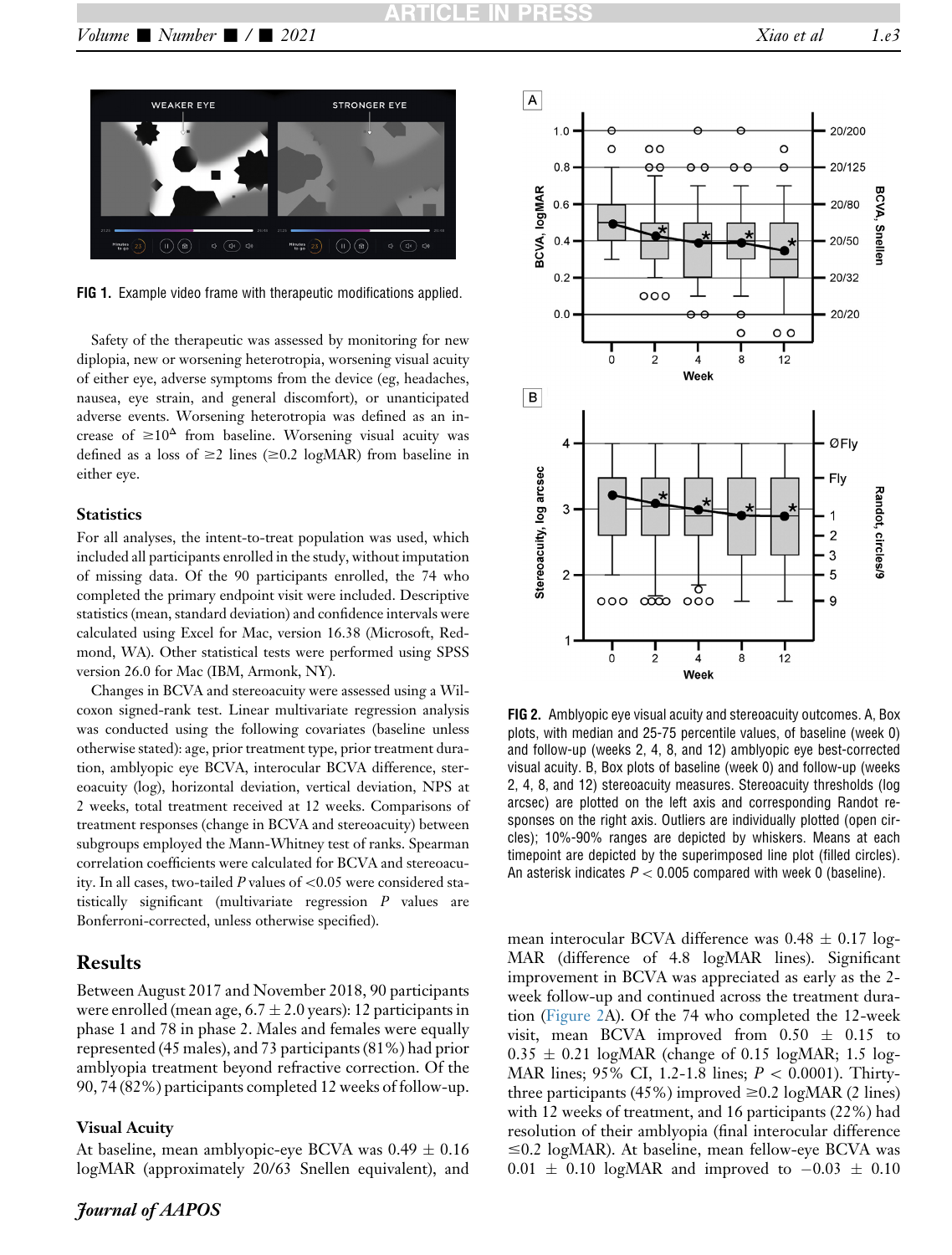logMAR by the 12-week visit (change of 0.04 logMAR; 0.4 logMAR lines; 95% CI,  $-0.2$  to  $-0.6$  lines,  $P < 0.0001$ ).

#### **Stereoacuity**

Mean stereoacuity at baseline was  $3.22 \pm 0.63$  log arcsec  $(3522 \pm 3659 \text{ arcsec})$ . Significant improvement in stereoacuity was appreciated as early as the 2-week follow-up visit and continued across the treatment duration ([Figure 2](#page-2-1)B). Of the 74 who completed 12 weeks, stereoacuity improved from 3.18  $\pm$  0.66 log arcsec to 2.90  $\pm$  0.75 log arcsec (change of 0.28 log arcsec, 0.51 octaves; 95% CI, 0.14- 0.42 log arcsec;  $P < 0.0001$ ).

# Adherence

Adherence was automatically recorded by the therapeutic during the study and calculated as a percentage of the total time prescribed that each participant watched videos. Median adherence over 12 weeks of therapy was 86% (interquartile range, 70%-97%) and was stable over the treatment period ([Figure 3\)](#page-3-0). Of the 74 participants who completed 12 weeks, 15 (20%) exceeded their prescribed treatment.

#### Subgroup Analysis

A linear multivariate regression analysis found no independent factors that influenced gains in amblyopia eye BCVA  $(F = 0.25; P > 0.9)$ . Prior treatment duration (coefficient,  $0.011 \pm 0.003$ ;  $P = 0.023$ ) and baseline stereoacuity (coefficient,  $-0.368 \pm 0.116$ ;  $P = 0.024$ ) had independent effects on stereoacuity change (F = 2.44;  $P = 0.02$ ). See eSupplement 1, available at [jaapos.org.](http://jaapos.org)

A post hoc subgroup analysis was conducted to further characterize the effects of baseline factors. Whereas multivariate regression did not reveal age to exert an independent effect on amblyopic eye BCVA change, we compared gains in BCVA and stereoacuity between younger and older age groups, given the well-established relationship between age and amblyopia therapeutic response.[18](#page-5-13)[,25](#page-5-19) There was no difference between younger and older participants in BCVA gains (age  $\leq 7$  [n = 57],  $-0.15 \pm 0.14 \log \text{MAR}$ ; age  $>7$  [n = 17],  $-0.14 \pm 0.11 \log -$ MAR;  $P > 0.4$ ) or stereoacuity gains (age  $\leq 7$  [n = 57],  $-0.35 \pm 0.60$  log arcsec; age  $>7$  [n = 17],  $-0.09 \pm 0.57$ log arcsec;  $P > 0.1$ ).

Prior amblyopia treatment duration was not significantly correlated with change in BCVA ( $r = 0.14$ ;  $P > 0.2$ ). Comparing participants with  $>12$  months of prior treatment to those with  $\leq 12$  months revealed no significant difference in BCVA change  $(>12$  months  $[n = 28]$ ,  $-0.13 \pm 0.11$ ;  $\leq 12$  months [n = 44],  $-0.17 \pm 0.15$ ;  $P > 0.1$ ), although significant gains were made in both subgroups. By contrast, change in stereoacuity was significantly inversely correlated with prior amblyopia treatment duration ( $r = 0.28$ ;  $P = 0.02$ ). Participants with  $\leq$ 12 months of prior treatment showed significantly greater gains in stereoacuity at the 12-week visit than those

<span id="page-3-0"></span>

FIG 3. A, Violin plots of cumulative adherence (fraction of prescribed) at each follow-up visit. Median fractional adherence is depicted with dashed lines and 25-75 percentile values are depicted with dotted lines. B, Line plots of cumulative treatment (in minutes) by each patient (lines) at each follow-up visit. Open circles depict mean cumulative prescribed treatment at each follow-up visit.

with more treatment experience  $(>12$  months,  $-0.04 \pm 0.61$ ;  $\leq 12$  months,  $-0.46 \pm 0.56$ ;  $P = 0.009$ ; [Figure 4](#page-4-0)A). Whereas multivariate regression revealed a significant independent effect of baseline stereoacuity on gains in stereoacuity, univariate Spearman correlation of the inverse relationship between these parameters (worse baseline stereoacuity conferring greater gains) did not meet statistical significance  $(r = -0.20; P = 0.09;$ [Figure 4](#page-4-0)B).

#### Personalization

The ability for parents and patients to choose video content in the therapeutic enabled personalization of treatment. We evaluated the importance of personalization by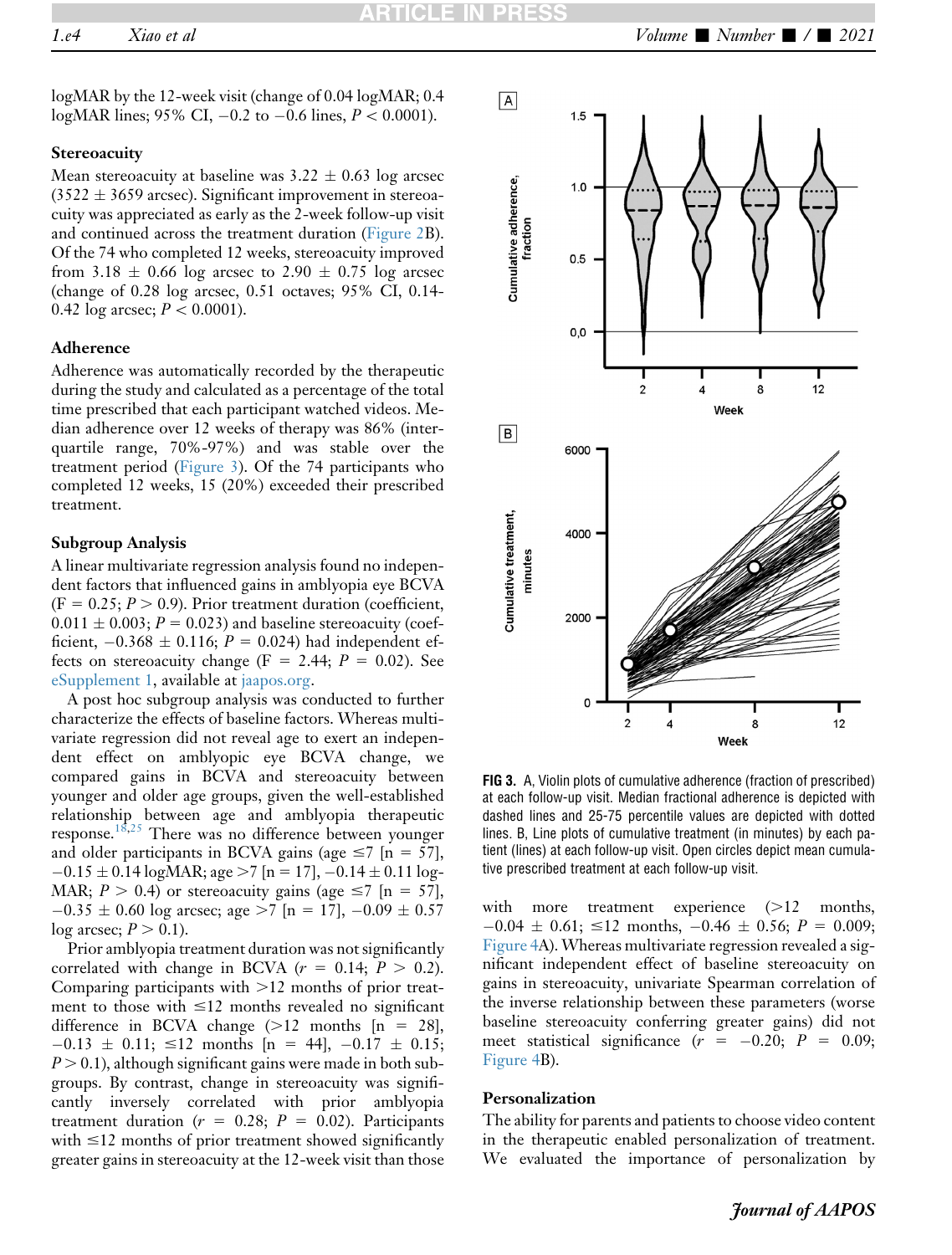<span id="page-4-0"></span>

FIG 4. A, Scatterplot depicting the change in stereoacuity (log arcsec) between week 0 (baseline) and week 12 as a function of prior amblyopia treatment duration in months. A linear fit is plotted with the correlation coefficient r depicted. An asterisk indicates  $P < 0.05$ Spearman correlation. Bar plot depicting the change in stereoacuity between week 0 (baseline) and week 12 as a function of prior treatment less than or greater than 12 months. Error bars represent 95% confidence interval. The asterisk indicates  $P < 0.05$  between groups. B, Scatterplot depicting the change in stereoacuity (log arcsec) between week 0 (baseline) and week 12 as a function of baseline stereoacuity. A linear fit is plotted with the correlation coefficient r depicted.

analyzing the distribution of participant content selections from the library of available content. In total, 172 distinct shows were available to participants; 158 (92%) of available shows were watched at least once.

### Participant Satisfaction, Dropout, and Adverse Events

Mean response to the NPS question was  $8.9 \pm 1.5$ , and 49 of 85 patients (58%) responded with a 10 out of 10. Of the 16 participants enrolled who did not complete the 12-week visit, 9 were noncompliant with study procedures (ie, visit schedule, prescribed dosage), and 7 were lost to follow-up.

Twenty adverse events were observed during the study and graded as possibly related to the therapeutic; in 22

cases, there was general discomfort with the therapeutic. All 20 adverse events were mild in severity. The most common adverse events were headaches ( $n = 6$ ), eye strain  $(n = 3)$ , blurry vision  $(n = 2)$ , and worsening visual acuity  $(n = 2)$ . One of 90 patients (1.1%) developed a new heterotropia that did not resolve prior to study exit but did not require discontinuation of the therapeutic (eSupplement 2, available at [jaapos.org\)](http://jaapos.org).

Deidentified individual participant data that underlie our results are provided in eSupplement 3 (available at [jaapos.org\)](http://jaapos.org).

# **Discussion**

In this pilot study, the therapeutic showed promise as a treatment for amblyopia. The 1.5-line improvement in amblyopic eye BCVA from baseline to 12 weeks of treatment exceeds the 1.2-line improvement observed after 12 weeks with patching in a similar age cohort.<sup>[18](#page-5-13)</sup> Of the participants who completed the study, 23% were older (8-12 years), and 81% had prior treatment—two patient subgroups known to be generally less responsive to ther- $app<sup>18,25</sup>$  $app<sup>18,25</sup>$  $app<sup>18,25</sup>$  $app<sup>18,25</sup>$ ; both older participants and those with .12 months of prior amblyopia treatment showed significant gains in amblyopic eye visual acuity. The improvements in visual acuity are comparable to those reported by Birch and colleagues<sup>[21](#page-5-16)</sup> on a similar movie-based dichoptic approach, which yielded a 1.5-line gain after 2 weeks of treatment.

We also observed a significant improvement in stereoacuity after 12 weeks of treatment. No baseline factors were associated with gains in amblyopic eye visual acuity, but patients with less prior treatment and worse baseline stereoacuity were more likely to make gains in stereoacuity. Given that dichoptic therapies are believed to reduce interocular suppression and improve binocularity,  $^{12}$  $^{12}$  $^{12}$  gains in stereoacuity may present an important advantage over monocular treatments.

The high median rate of adherence (86%) may have contributed to the robust visual acuity improvement. Digital technology in the therapeutic allowed for adherence to be objectively measured to the nearest minute, avoiding the inaccuracies of self-reporting<sup>[18](#page-5-13)</sup> and imprecision of daily reports.<sup>17</sup> Adherence with the therapeutic was substantially higher than that reported with patching<sup>6[,18,](#page-5-13)[19](#page-5-14)</sup> and remarkably consistent throughout the study, unlike the drop-off typically seen with patching.<sup>[6](#page-5-3)</sup> Adherence also exceeded that of dichoptic video games prescribed for similar durations, with median adherences of  $46\%$  and  $78\%$ .<sup>[18](#page-5-13)[,19](#page-5-14)</sup> High adherence with the therapeutic may also help to explain the significant gains observed in treatmentresistant subgroups.

Participants' ability to self-select content and personalize their treatment may have contributed to high rates of both adherence and patient satisfaction. The distribution of participant content selections suggests that participants took advantage of the broad library of available